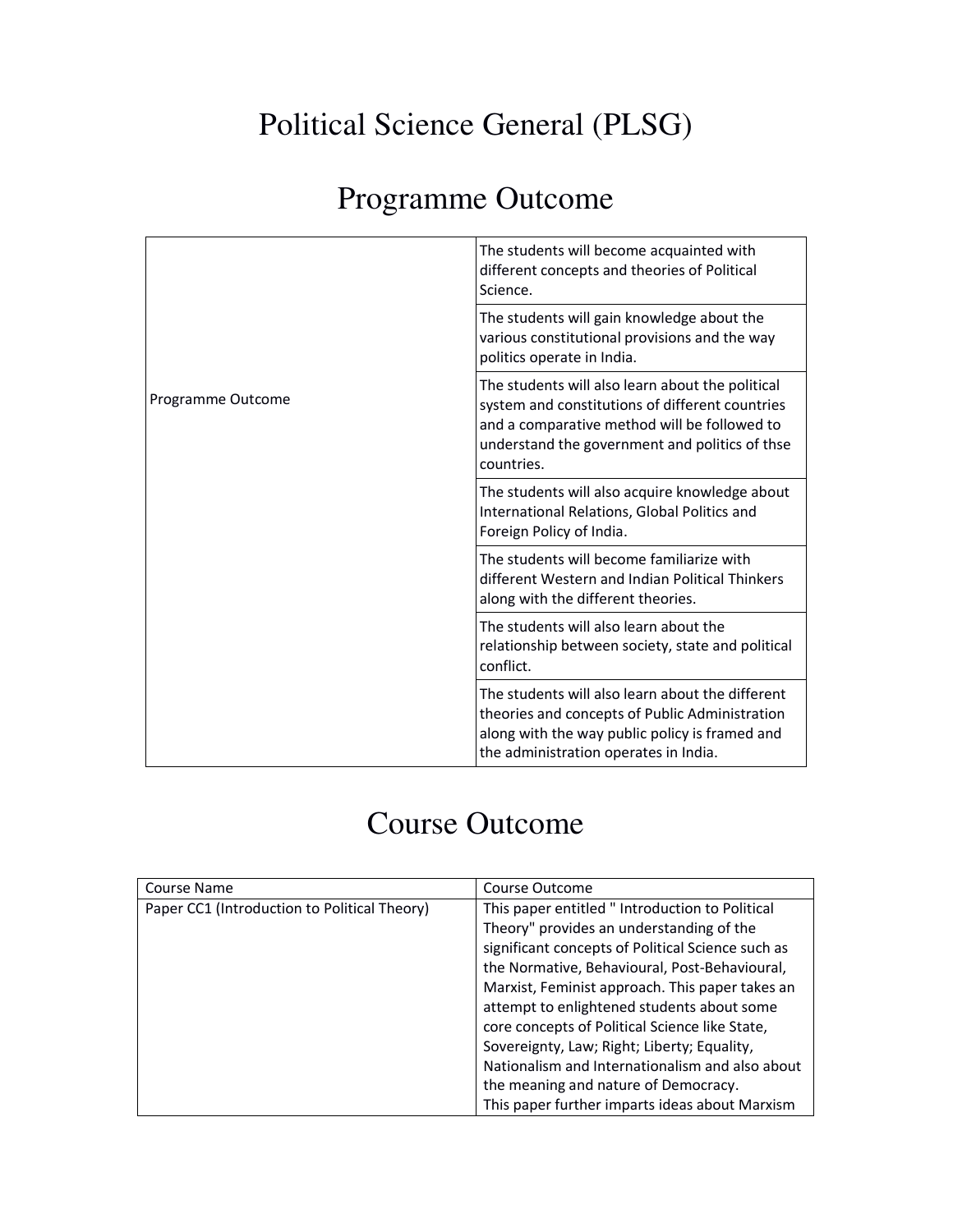|                                                    | and Fascism. And also discuss the role of Political<br>parties and interest groups and Methods of<br>representation.                                                                                                                                                                                                                                                                                                                                                                                                                                                                                                                                                                                                                                                                                                                                                                                                                                                                                                                                                                                                                                                                                                                                                                                                                                                |
|----------------------------------------------------|---------------------------------------------------------------------------------------------------------------------------------------------------------------------------------------------------------------------------------------------------------------------------------------------------------------------------------------------------------------------------------------------------------------------------------------------------------------------------------------------------------------------------------------------------------------------------------------------------------------------------------------------------------------------------------------------------------------------------------------------------------------------------------------------------------------------------------------------------------------------------------------------------------------------------------------------------------------------------------------------------------------------------------------------------------------------------------------------------------------------------------------------------------------------------------------------------------------------------------------------------------------------------------------------------------------------------------------------------------------------|
| Paper CC2 (Comparative Government and<br>Politics) | This paper gives a comparative discussion<br>between some countries and their political<br>system and structures. After studying this paper,<br>the students will know the political system of<br>U.K., U.S.A., P.R.C., Bangladesh, France and<br>Switzerland.                                                                                                                                                                                                                                                                                                                                                                                                                                                                                                                                                                                                                                                                                                                                                                                                                                                                                                                                                                                                                                                                                                      |
| Paper: CC-3 (Government and Politics in India)     | A healthy democratic nation requires the active<br>and responsible participation of citizenry in all its<br>affairs. To accomplish this ends, it is important to<br>create an academic framework to impart a sense<br>of systematic knowledge and awareness about<br>the structures, patterns and provisions and<br>assorted procedures enshrined in the nation's<br>constitution. This paper endeavors to fulfill this<br>task of educating the students with providing the<br>vast and deep knowledge about their own Indian<br>Constitution.<br>This paper also deals with the practical aspects<br>of Indian constitutional provisions and<br>procedures. In any democratic society, political<br>parties play their significant role in providing all<br>rounds of stability to the state be it in following<br>the model code of conduct in times of general<br>election, government formation, and the acts of<br>coalitional partners in politics in accordance with<br>the constitutional values. Moreover, an attempt<br>hereby has been made to highlight the wide-<br>ranging role of the business group, working class,<br>peasants, religion, language, caste, and tribe in<br>the Indian politics. And the importance of new<br>social movements including environmental<br>movements, women's movements as well have<br>been laid greater emphasis. |
| Paper- CC4 (International Relations)               | A political science student should acquire<br>accurate knowledge about the political issues of<br>the country as well as international politics. For<br>this reason, various theories on international<br>relations have been discussed in this paper,<br>notably Realism, Liberalism, Structuralism and<br>Feminist approach. This paper discusses the Cold<br>War and its aftermath. It tries to enlightened the<br>students about the huge changes in world<br>politics which happened because of the Cold<br>War, the bipolar world suddenly turns into a                                                                                                                                                                                                                                                                                                                                                                                                                                                                                                                                                                                                                                                                                                                                                                                                       |
| Indian Foreign Policy PLS-G-DSE-A-5-1B             | unipolar world. This paper also gives information<br>about Indian foreign policy<br>This paper is an attempt to make the students                                                                                                                                                                                                                                                                                                                                                                                                                                                                                                                                                                                                                                                                                                                                                                                                                                                                                                                                                                                                                                                                                                                                                                                                                                   |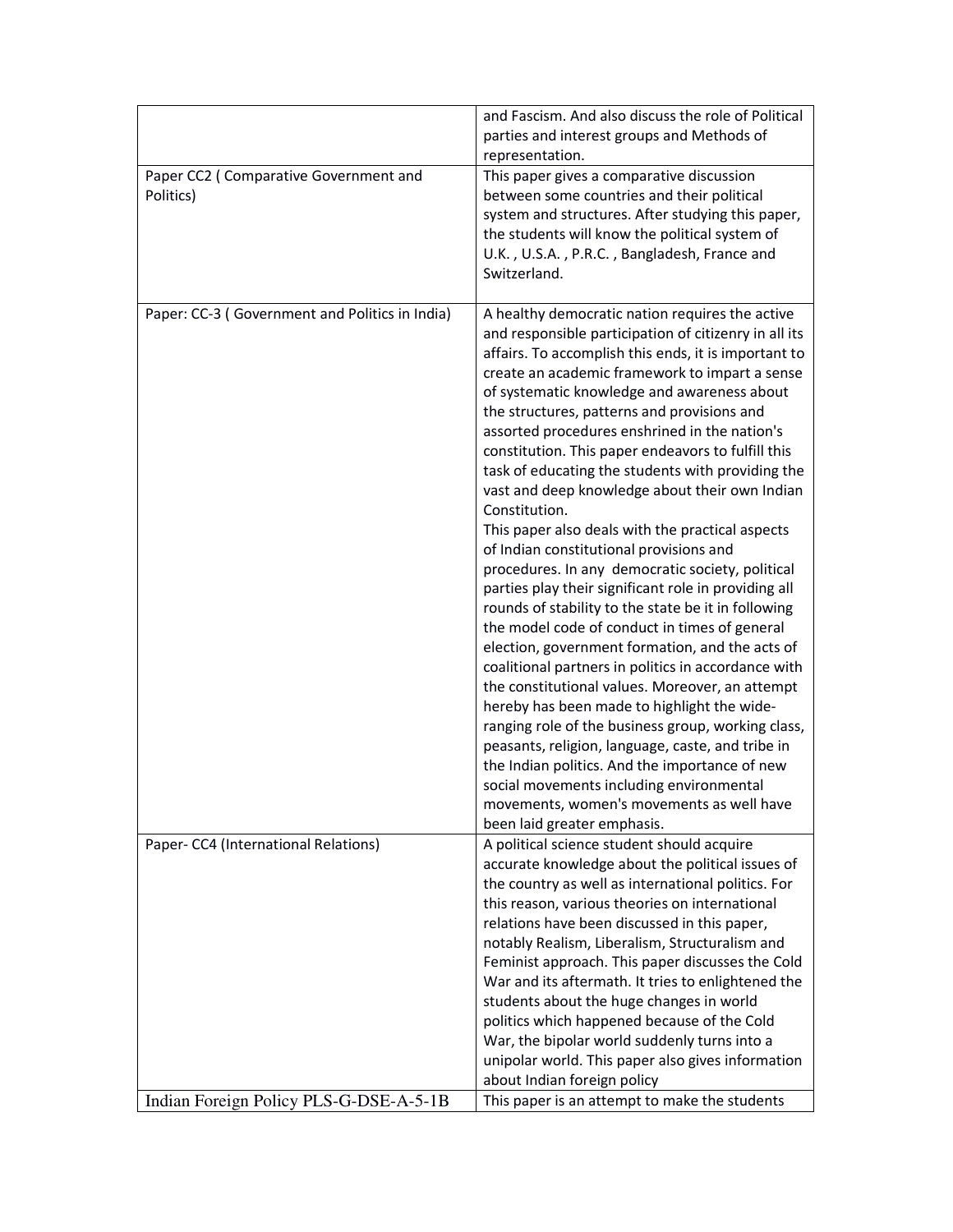|                                           | understand about the meaning of foreign policy<br>with special focus on India's foreign policy. In<br>addition, the instruments of foreign policy and<br>national interest as an important determinant of<br>foreign policy are also discussed in this paper.<br>Furthermore, the evolution of India's foreign<br>policy, basic principles of India's foreign policy<br>and India's relationship with her neighbours are<br>featured in this paper. |
|-------------------------------------------|-----------------------------------------------------------------------------------------------------------------------------------------------------------------------------------------------------------------------------------------------------------------------------------------------------------------------------------------------------------------------------------------------------------------------------------------------------|
| Human Rights: Theory and Indian           | This paper seeks to explore how the idea of                                                                                                                                                                                                                                                                                                                                                                                                         |
| ContextCode: PLS-G-DSE-B-6-2B             | human rights emerged and the significance of                                                                                                                                                                                                                                                                                                                                                                                                        |
|                                           | human rights. Besides, the Indian Constitution                                                                                                                                                                                                                                                                                                                                                                                                      |
|                                           | and the foundation of rights, National and                                                                                                                                                                                                                                                                                                                                                                                                          |
|                                           | State Human Rights Commissions, problems                                                                                                                                                                                                                                                                                                                                                                                                            |
|                                           | associated with Human rights in India and                                                                                                                                                                                                                                                                                                                                                                                                           |
|                                           | how to overcome the problems are analyzed                                                                                                                                                                                                                                                                                                                                                                                                           |
|                                           | in this paper.                                                                                                                                                                                                                                                                                                                                                                                                                                      |
| Legal Literacy Code: PLS-G-SEC-3-A(1)     | This paper will provide an understanding to the                                                                                                                                                                                                                                                                                                                                                                                                     |
|                                           | students about the Legal System and their                                                                                                                                                                                                                                                                                                                                                                                                           |
|                                           | various issues in India. Hence the students will                                                                                                                                                                                                                                                                                                                                                                                                    |
|                                           | gain some working knowledge about how to                                                                                                                                                                                                                                                                                                                                                                                                            |
|                                           | protect our rights and be aware of one's duty                                                                                                                                                                                                                                                                                                                                                                                                       |
|                                           | within the Legal framework. This paper emphasis                                                                                                                                                                                                                                                                                                                                                                                                     |
|                                           | on criminal jurisdiction - like, detention, arrest,                                                                                                                                                                                                                                                                                                                                                                                                 |
|                                           | bail, search and process of filing complain. The<br>paper also seeks to focus on the consumer                                                                                                                                                                                                                                                                                                                                                       |
|                                           | rights, human rights and some special                                                                                                                                                                                                                                                                                                                                                                                                               |
|                                           | opportunities for women and children.                                                                                                                                                                                                                                                                                                                                                                                                               |
| Elementary Dimensions of Research Code:   | This paper will help the students to acquire a                                                                                                                                                                                                                                                                                                                                                                                                      |
| $PLS-G-SEC-4-B(1)$                        | certain attitude of not believing on anything you                                                                                                                                                                                                                                                                                                                                                                                                   |
|                                           | see and hear, but make clarifications and to                                                                                                                                                                                                                                                                                                                                                                                                        |
|                                           | further investigate about a specific answer. This                                                                                                                                                                                                                                                                                                                                                                                                   |
|                                           | paper will help the students to learn important                                                                                                                                                                                                                                                                                                                                                                                                     |
|                                           | educational research skills, such as how to detect                                                                                                                                                                                                                                                                                                                                                                                                  |
|                                           | problems, construct hypotheses, review                                                                                                                                                                                                                                                                                                                                                                                                              |
|                                           | literature, select a suitable research                                                                                                                                                                                                                                                                                                                                                                                                              |
|                                           | methodology, choose data-collecting                                                                                                                                                                                                                                                                                                                                                                                                                 |
| Understanding the Legal System Code: PLS- | instruments, gather and analyse data.<br>The objective of this paper is to help the                                                                                                                                                                                                                                                                                                                                                                 |
| $G-SEC-5-A(2)$                            | students acquire knowledge about the judicial                                                                                                                                                                                                                                                                                                                                                                                                       |
|                                           | system of India. This paper provides and                                                                                                                                                                                                                                                                                                                                                                                                            |
|                                           | understanding of India's legal system from the                                                                                                                                                                                                                                                                                                                                                                                                      |
|                                           | grassroots level to the topmost level. The paper                                                                                                                                                                                                                                                                                                                                                                                                    |
|                                           | focuses on how to protect fundamental rights of                                                                                                                                                                                                                                                                                                                                                                                                     |
|                                           | the citizens and to make the citizens aware of                                                                                                                                                                                                                                                                                                                                                                                                      |
|                                           | their fundamental rights. The paper also seeks to                                                                                                                                                                                                                                                                                                                                                                                                   |
|                                           | explore the representation act and Public                                                                                                                                                                                                                                                                                                                                                                                                           |
|                                           | Interest Litigations.                                                                                                                                                                                                                                                                                                                                                                                                                               |
| Basic Research MethodsCode: PLS-G-SEC-    | This paper provides an understanding of basic                                                                                                                                                                                                                                                                                                                                                                                                       |
| $6 - B(2)$                                | research methods. The first module of this                                                                                                                                                                                                                                                                                                                                                                                                          |